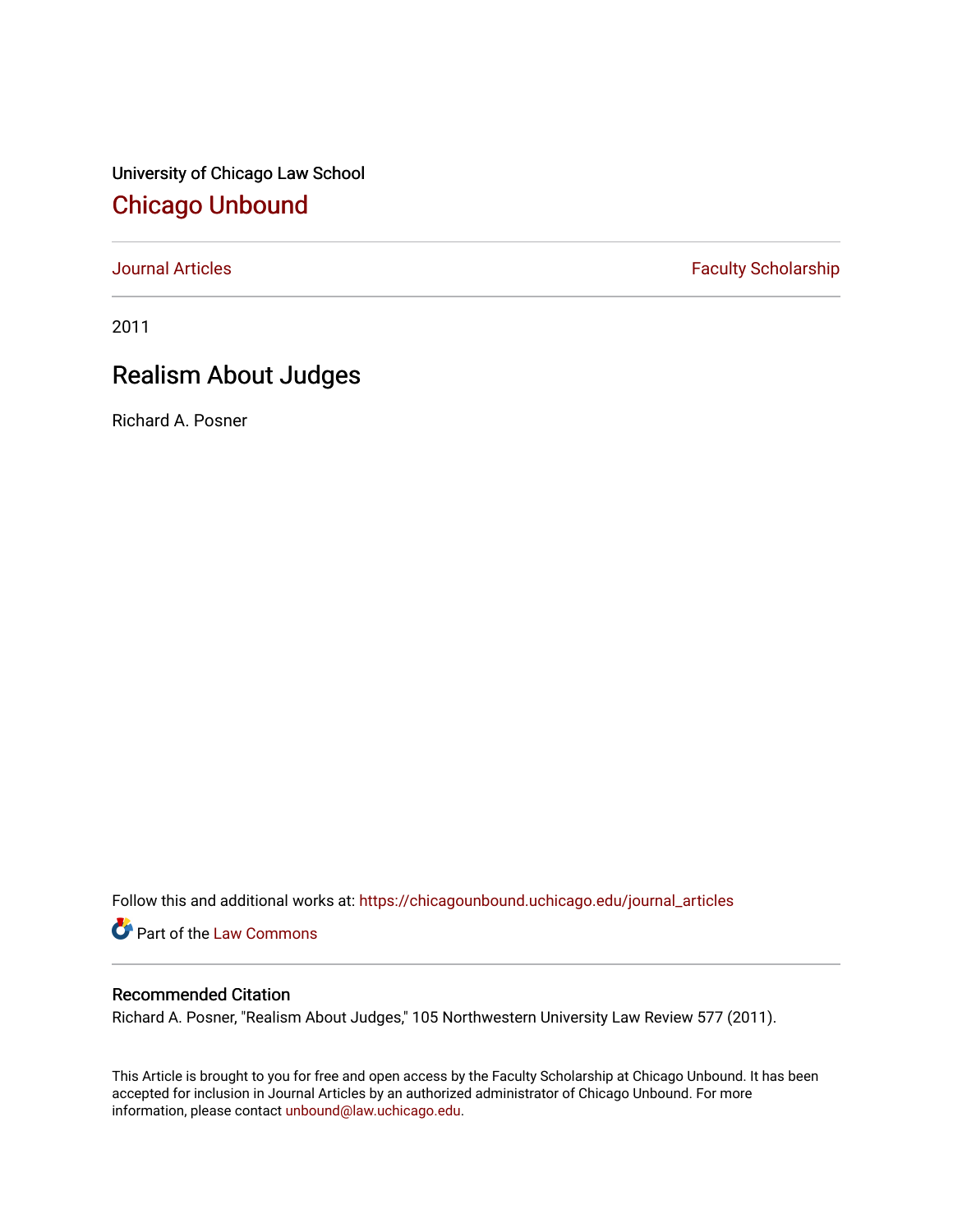## REALISM **ABOUT JUDGES**

*Richard A. Posner\**

*[J]udicial responsibility.* **. .** *connotes the recurring choice of one policy over another* **...** .

*The courts must address themselves in some instances to issues of social policy, not because this is particularly desirable, but because often there is no feasible alternative.\**

Henry Friendly and Roger Traynor, the authors of the epigraphs of this paper, were two of the most distinguished American judges of the modem era. The realistic theory of adjudication that they summarized in the passages **I** have quoted was orthodox when they wrote. Similar passages could be quoted from Holmes, Hand, Cardozo, Brandeis, Jackson, and other distinguished judges, from leading academics and practitioners, from presidents like Franklin Roosevelt, and from philosophers like John Dewey. The realistic theory can be traced back to Plato's dialogues, before there was a legal profession or professional judges. In the *Apology,* Socrates notes that each judge (really juror-there were no judges) "has sworn that he will judge according to the laws, and not according to his own good pleasure"<sup>1</sup>—but in *Gorgias* Socrates predicts that his trial will be the equivalent of the trial of a doctor prosecuted **by** a cook before a jury of children.2 And in the *Republic* Thrasymachus argues that justice is simply the will of the stronger.<sup>3</sup>

<sup>\*</sup> Judge, **U.S.** Court of Appeals for the Seventh Circuit; Senior Lecturer, University of Chicago Law School. This paper is an extensively revised version of a keynote address that **I** gave on September *25,* **2009,** at a conference on political science and the law sponsored **by** the Searle Center of Northwestern University School of Law. An earlier revision was published as Richard **A.** Posner, *Some Realism About Judges: A Reply to Edwards and Livermore,* **59** DUKE **L.J. 1177** (2010). I thank Elizabeth Chao for research assistance.

t Roger **J.** Traynor, *The Limits ofJudicial Creativity,* **63 IOWA** L. REv. **1,** 12 **(1977).**

**<sup>\*</sup>** Henry **J.** Friendly, *The Courts and Social Policy: Substance and Procedure,* **33 U. MIAMI** L. REV. 21, 21 **(1978).**

**<sup>1</sup>** Plato, *Apology, in* 1 THE **DIALOGUES** OF PLATO **360** (B. Jowett trans., Clarendon Press 4th ed. *1953)* **(1871).**

*<sup>2</sup> See Plato, Gorgias, in* 2 THE **DIALOGUES OF PLATO,** *supra note* **1,** at **553.**

Plato, *Republic, in* 2 **THE DIALOGUES OF PLATO,** *supra note* **1,** at **176.**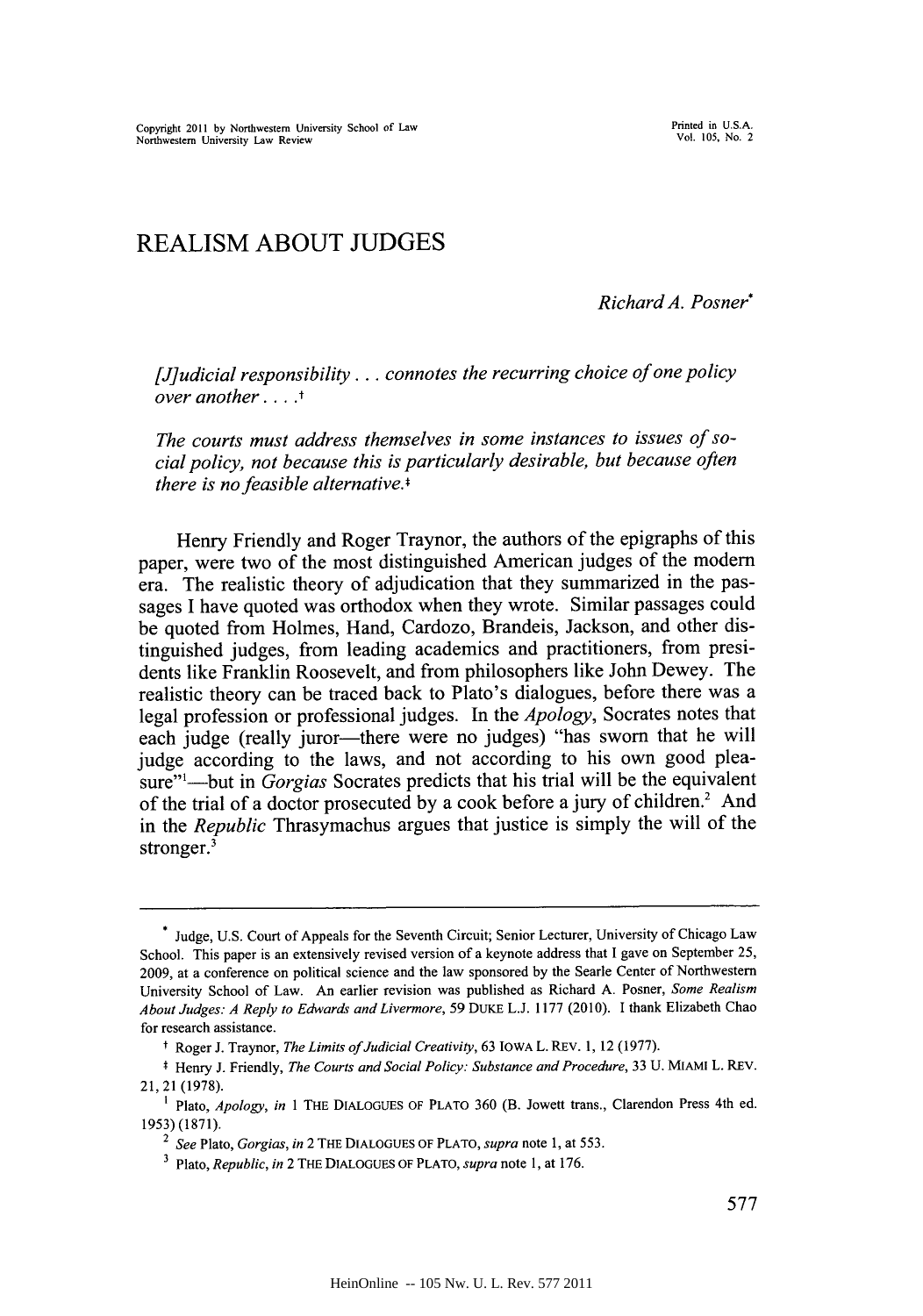We find the first full articulation of the realist view in the late eighteenth century, in Jeremy Bentham's *Introduction to the Principles of Morals and Legislation.* We find it amplified in the self-described "legal realists" of the 1920s and 1930s, such as Jerome Frank and Karl Llewellyn, in the "legal process" school of Henry Hart and Herbert Wechsler, and in the "critical legal studies" school of the 1970s. It has assumed its present form as a result of contributions **by** economists, political scientists, psychologists, and sociologists-and **by** lawyers, some with degrees in other fields as well, who adopt a social-scientific approach to law.

The realist view has always been strongly opposed. The opponents, the legalists, believe (or pretend to believe) that adjudication is strictly analytical, with no tincture of ideology, no taking sides on issues of social or economic policy. The legalist theory of adjudication received its canonical modem expression **by** John Roberts at his senatorial confirmation hearing to be Chief Justice in **2005,** when he said that the role of a Supreme Court Justice, which he would faithfully inhabit, was similar to that of a baseball umpire, who calls balls and strikes but does not make or alter the rules of baseball.' This was echoed four years later **by** Sonia Sotomayor at her confirmation hearing.'

In an older metaphor, judges are oracles, applying law found in orthodox legal sources to the facts of new cases, such as statutory or constitutional text or judicial decisions having the status of precedent, and doctrines built from those decisions. They are transmitters of law, not creators, **just** as the Oracle at Delphi was the passive transmitter of Apollo's prophecies. The analogy of judge to oracle was Blackstone's. He argued that even common law judges were oracles, engaged in translating immemorial custom into legal doctrines rather than engaging in legislating doctrines.<sup>6</sup> The modem idea of the judge as analyst shares with the idea of the judge as oracle the assumption that legal questions always have right answers: answers that can be produced **by** transmission from an authoritative source, though in the modem view the transmission is not direct but is mediated **by** analysis.

No one actually *believes* that all judges, or even most judges, are always realists or always legalists. Although a great deal of adjudication involves the more or less mechanical application of given law to neutrally found facts, a great deal also involves policymaking, casting judges in a legislative role, and this whether they are doing common law reasoning,

<sup>4</sup> **"I** will remember that it's my **job** to call balls and strikes, and not to pitch or bat." *Confirmation* Hearing on the Nomination of John G. Roberts, Jr. to Be Chief Justice of the United States: Hearing Be*fore the S. Comm. on the Judiciary,* 109th Cong. **56 (2005).**

<sup>&</sup>lt;sup>5</sup> "The task of a judge is not to make law, it is to apply the law." *Confirmation Hearing on the Nomination of Hon. Sonia Sotomayor, to Be an Associate Justice of the Supreme Court of the United States: Hearing Before the S. Comm. on the Judiciary,* 111th Cong. *59* **(2009)** [hereinafter *Sotomayor Hearing].* Both Chief Justice Roberts and Justice Sotomayor of course know better.

**<sup>6 1</sup> WILLIAM BLACKSTONE, COMMENTARIES \*69.**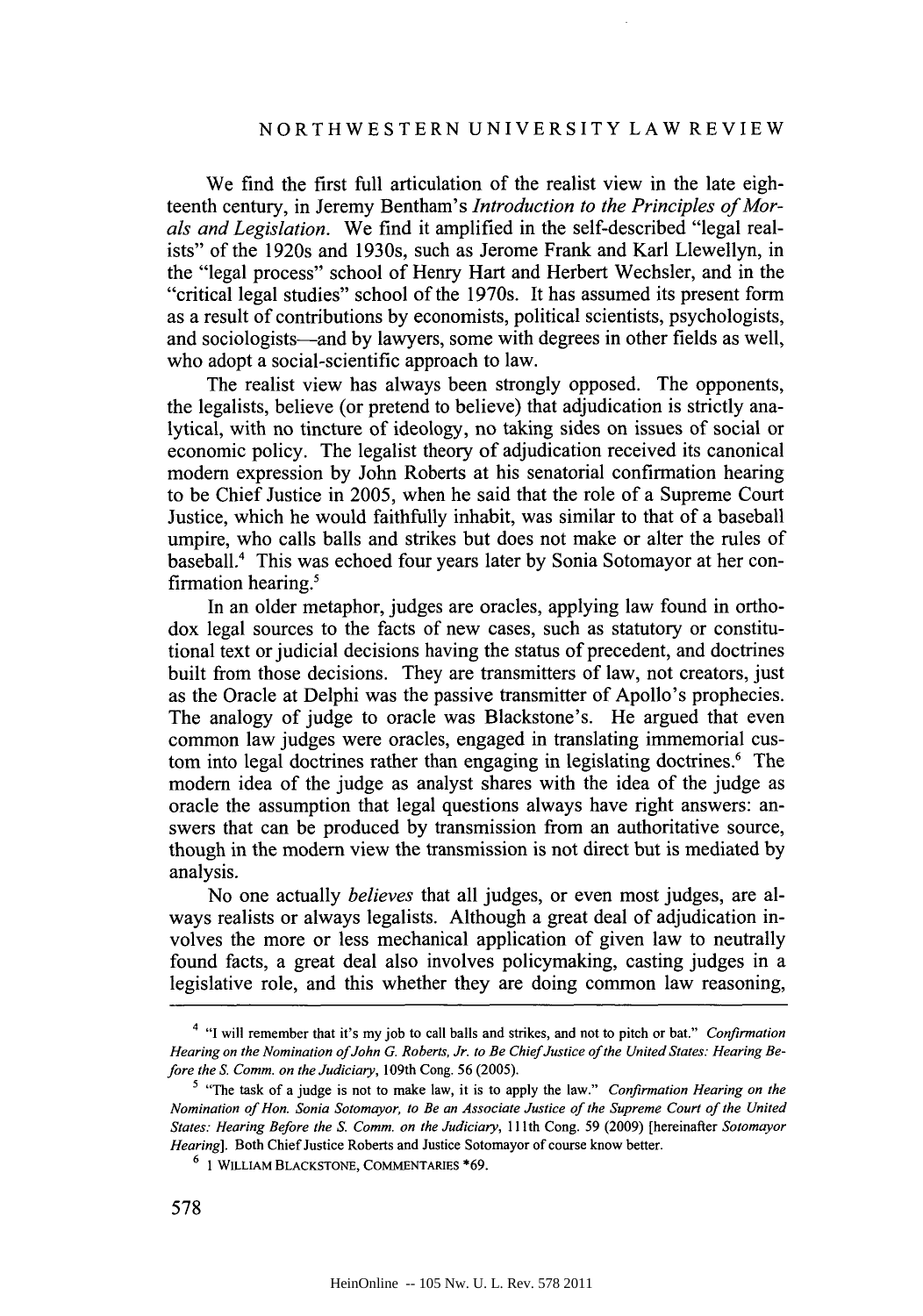constitutional interpretation, or statutory interpretation. More cases fit the legalist theory than the realist (notably appellate cases decided without a published opinion—which are now most cases decided in the federal courts of appeals7), but a greater number of *important* cases fit the realist theory than the legalist.

Realists consider legalism a component of actual judicial behavior because they regard it as realistic to expect that judges will decide most cases legalistically. In contrast, although one or another version of the legalist theory of judging is voiced incessantly **by** judges, law professors, politicians, and leaders of the bar,' many of its proponents would, if pressed, acknowledge that legalism is less a rival to the realist theory as a description of judicial behavior than a normative theory expressive of the aspirations of influential segments of the legal and political communities for judicial behavior, and a theory that resonates with the naive conception of the judicial process held **by** much of the general public.

**A** rapidly growing empirical literature on judicial behavior confirms the importance of the realistic theory as a description of adjudication; the literature is summarized and extended in my forthcoming book, *Judicial Behavior,* coauthored with Lee Epstein and William M. Landes.' But if you are impatient with academic studies, you have only to read the transcripts of Senate hearings on judicial nominees both to the Supreme Court and to the federal courts of appeals (less so to the district courts, which have less discretionary authority) to realize that the judicial process is remote from the exact sciences. The senators pay attention to the legal skills or other technical qualifications to be a judge, but the main focus is on the nominee's ideology.<sup>10</sup> Are the senators deceived in thinking that ideology influences judges? Was then-Senator Obama mistaken when he voted against the confirmation of John Roberts to be Chief Justice, believing that he would decide cases in accordance with his conservative ideology?" Were President Reagan and his advisers deceived when they tried to alter the ideological complexion of the federal courts of appeals **by** challenging "senatorial courtesy" and appointing conservative law professors?<sup>12</sup> The decisions that in-

*Table S-3: U.S. Courts of Appeals-Types of Opinions or Orders Filed in Cases Terminated on the Merits After Oral Hearings or Submission on Briefs During the 12-Month Period Ending September 30, 2010,* **U.S.** COURTS (2010), http://www.uscourts.gov/uscourts/statistics/judicialbusiness/2010/tables/ s03sepl0.pdf.

**<sup>8</sup>** *See, e.g.,* **DAVID** BARTON, RESTRAINING **JUDICIAL ACTIVISM (2003);** ROBERT BORK, THE **TEMPTING** OF AMERICA: THE POLITICAL **SEDUCTION** OF THE LAW **(1997); Michael A. Livermore,** *Realist Lawyers and Realistic Legalists: A BriefRebuttal to Judge Posner, 59* **DUKE L.J. 1187 (2010).**

**<sup>9</sup> LEE EPSTEIN,** WILLIAM **M. LANDES** *&* **RICHARD A. POSNER, JUDICIAL BEHAVIOR: THEORETICAL AND QUANTITATIVE** PERSPECTIVES **(forthcoming 2011).**

to *See, e.g., Sotomayor Hearing, supra note* **5, at 633-80.**

<sup>&</sup>lt;sup>11</sup> See Why Obama Voted Against Roberts, WALL ST. J., June 2, 2009, at A21.

<sup>12</sup> *See* David M. **O'Brien,** *Why Many Think that Ronald Reagan's Court Appointments May Have Been His ChiefLegacy, in* **THE REAGAN PRESIDENCY: PRAGMATIC CONSERVATISM AND ITS LEGACIES** (W. Elliot Brownlee **&** Hugh Davis Graham eds., **2003).**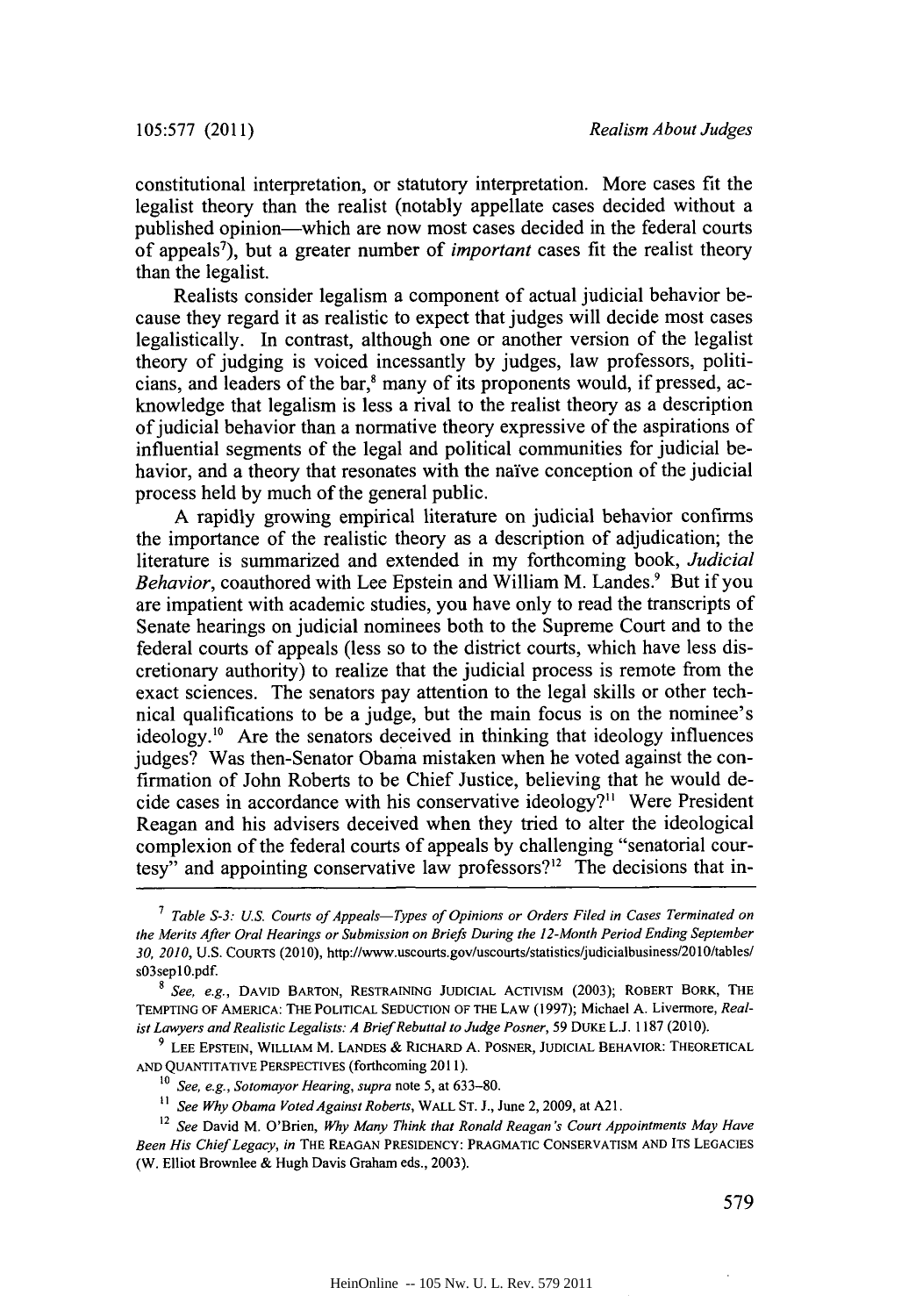validated the early New Deal statutes, the decisions that overruled those decisions, the decisions of the Warren Court, the decisions overruling or narrowing those decisions, the conservative activism of the Rehnquist and Roberts Courts—how can such a cacophony of conflicting judicial voices be thought the result of judges' reasoning with the same tools learned in law school, honed in practice, and drawn from the same constitutional language and the same precedents?" Liberal legalist commentators regard the decisions of liberal judges as correct, and conservative legalist commentators regard the decisions of conservative judges as correct, not realizing that "liberal legalism" and "conservative legalism" are oxymorons, like "Jewish physics" (a Nazi expression).

As for the empirical literature, the legalists tend simply to ignore it. An exception is a recent article **by** Judge Harry Edwards of the **U.S.** Court of Appeals for the **D.C.** Circuit and his coauthor Michael Livermore, the executive director of the Institute for Policy Integrity at New York University School of Law.<sup>14</sup> Judge Edwards is the most pertinacious current critic of legal realism as a positive theory of judicial behavior,<sup>15</sup> and his article with Livermore is the fullest account of his position. Key portions of the article are **by** Judge Edwards alone, and to simplify exposition **I** shall pretend that he is the sole author.

Judge Edwards contends that the realist scholars exaggerate the degree to which judges are unable to achieve agreement through deliberations that, overriding ideological and other differences, generate an objectively correct decision.<sup>16</sup> Edwards's main evidence for the charge of exaggeration is that many decisions of the Supreme Court are unanimous (sixty percent-so does that mean that the Court is sixty percent realist and forty percent legalist?) even though the Justices are ideologically diverse, and "many" becomes "most" in the federal courts of appeals."

That is no evidence at all. Realists do not deny that most judicial decisions are legalistic. Legalism is, as **I** said, a *category of* realistic judicial decisionmaking. Legal doctrines such as plain meaning (a rebuttable presumption that statutes and constitutions mean what they say) and stare decisis (decision in accordance with precedent—that is, following precedent without *necessarily* making a judgment whether it is sound—treating it as an authority rather than as an argument, but not as an unshakeable authority) enable judges to economize on their time and effort. This minimizes

<sup>&</sup>lt;sup>13</sup> *See* Robert Justin Lipkin, *We Are All Judicial Activists Now, 77 U.CIN. L. REV.* 181 (2008).

<sup>14</sup> Harry T. Edwards **&** Michael **A.** Livermore, *Pitfalls of Empirical Studies That Attempt to Understand the Factors Affecting Appellate Decisionmaking,* **58** DUKE **L.J. 1895 (2009).**

*<sup>15</sup>* Besides Edwards's article with Livermore, see Harry T. Edwards, *Collegiality and Decision Making on the D.C. Circuit,* 84 VA. L. REV. **1335 (1998),** and Harry T. Edwards, *Public Misperceptions Concerning the "Politics" of Judging: Dispelling Some Myths About the D.C. Circuit,* **56 U. COLO.** L. REV. **619 (1985).**

*<sup>16</sup> See* Edwards **&** Livermore, *supra* note 14, at **1908-10.**

**<sup>&#</sup>x27;7** *Id.* at **1899.**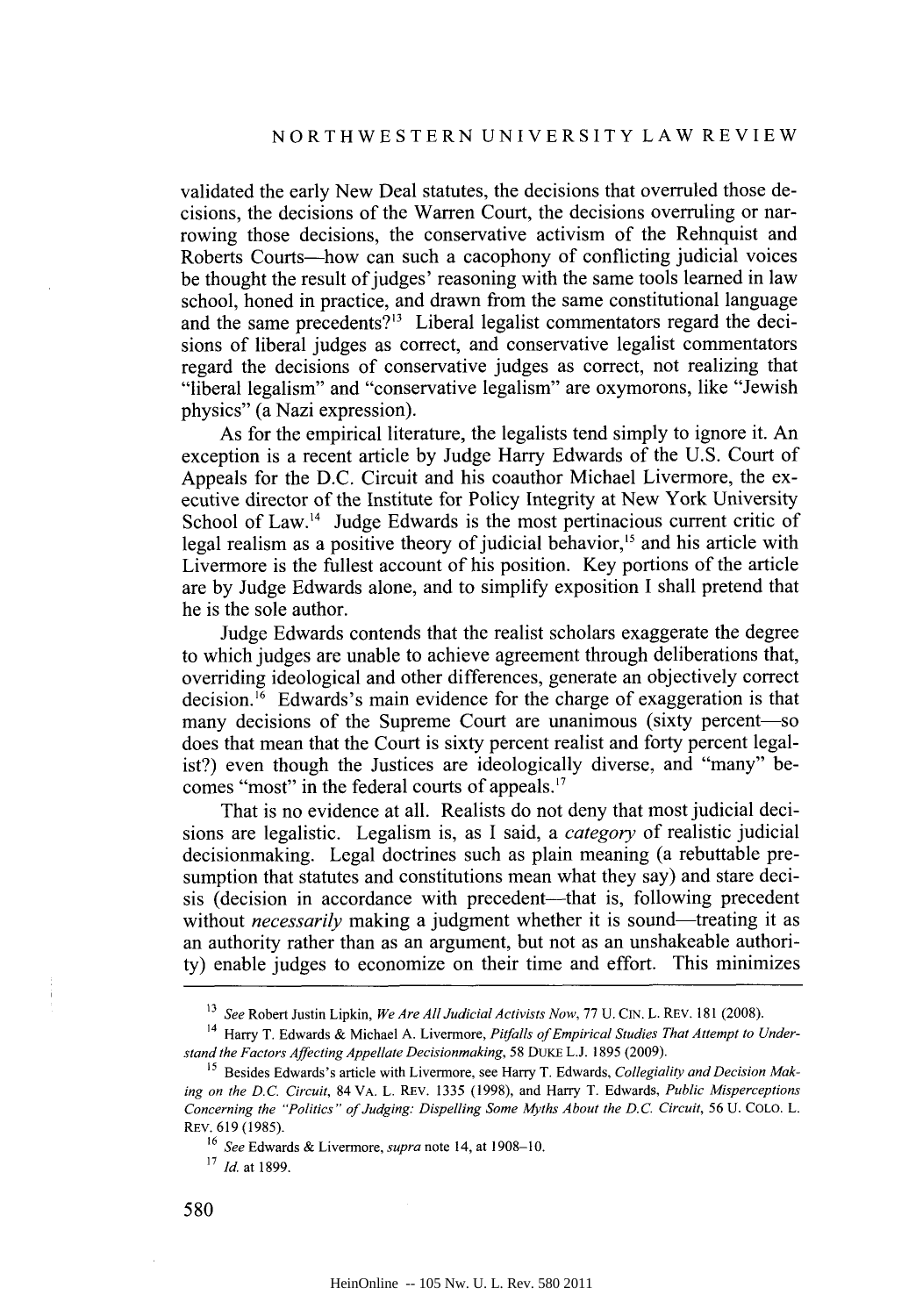controversy with other branches of government **by** allowing judges to appear to play a modest, technical, "professional" role (in the sense in which members of professions seek deference from the laity on the basis of their real or pretended specialized knowledge and not their ideology) and to provide a product-reasonably predictable law-that is socially valued and therefore justifies the judges' privileges. But plain meaning is helpless in the face of ambiguous constitutional or statutory text and when it produces absurd results, and stare decisis cannot be used to decide a novel case. Whatever judges think they are doing when they decide a case whose outcome cannot be deduced from the orthodox legal materials of legislated text and judicial precedent, they are not deciding it legalistically.

In fairness to the legalists, lack of unanimity is not proof of realism; after all, scientists frequently disagree with each other. But at the same time, equating unanimity—which simply means absence of published dissent with agreement is a mistake because judges do not always dissent publicly from a decision with which they disagree, particularly in decisions at the court of appeals level." More importantly, the cases that can be decided **by** the methods of legalism are not the cases that shape the law. Today's law, insofar as it is the product of judicial decisions—and to a considerable degree it is-is the product of decisions that, when made, were for the most part stabs in the dark rather than applications of settled law. Some of those cases were unanimous, such as *Brown v. Board of Education*,<sup>19</sup> but that decision was not arrived at **by** legalistic analysis and could not have been. It was the product of political agreement among the Justices, reflecting a change in elite opinion-a growing repugnance of Americans to racial segregation, which the Court viewed as antithetical to evolving American values.

Judge Edwards makes the important concession that five to fifteen percent of cases decided **by** his court are indeterminate from a legalist standpoint.20 And his is an intermediate appellate court, not a court of last resort. **If** one cumulates those figures over many years and many courts, it is apparent that an immense number of decisions are legalistically indeterminate. And among them are the decisions that have made the law what it is today: just compare the text of the Constitution with the body of modern constitutional doctrine or, for that matter, the text of the Sherman Act with the body of modern antitrust law. True, Judge Edwards's court, the **U.S.** Court of Appeals for the **D.C.** Circuit, hears few criminal cases; in the other courts of appeals, criminal appeals bulk large and few such appeals have much merit. So in those courts the percentage of indeterminate cases is lower than in the **D.C.** Circuit yet high enough to change the law profoundly over a period of

Lee Epstein, William M. Landes **&** Richard **A.** Posner, *Why (and When) Judges Dissent: A Theoretical and Empirical Analysis,* **3 J. LEGAL ANALYSIS 101, 101-03, 107 fig.1 (2011).**

**<sup>1</sup>** 347 **U.S.** 483 *(1954).*

<sup>20</sup> Edwards **&** Livermore, *supra* note 14, at **1898.**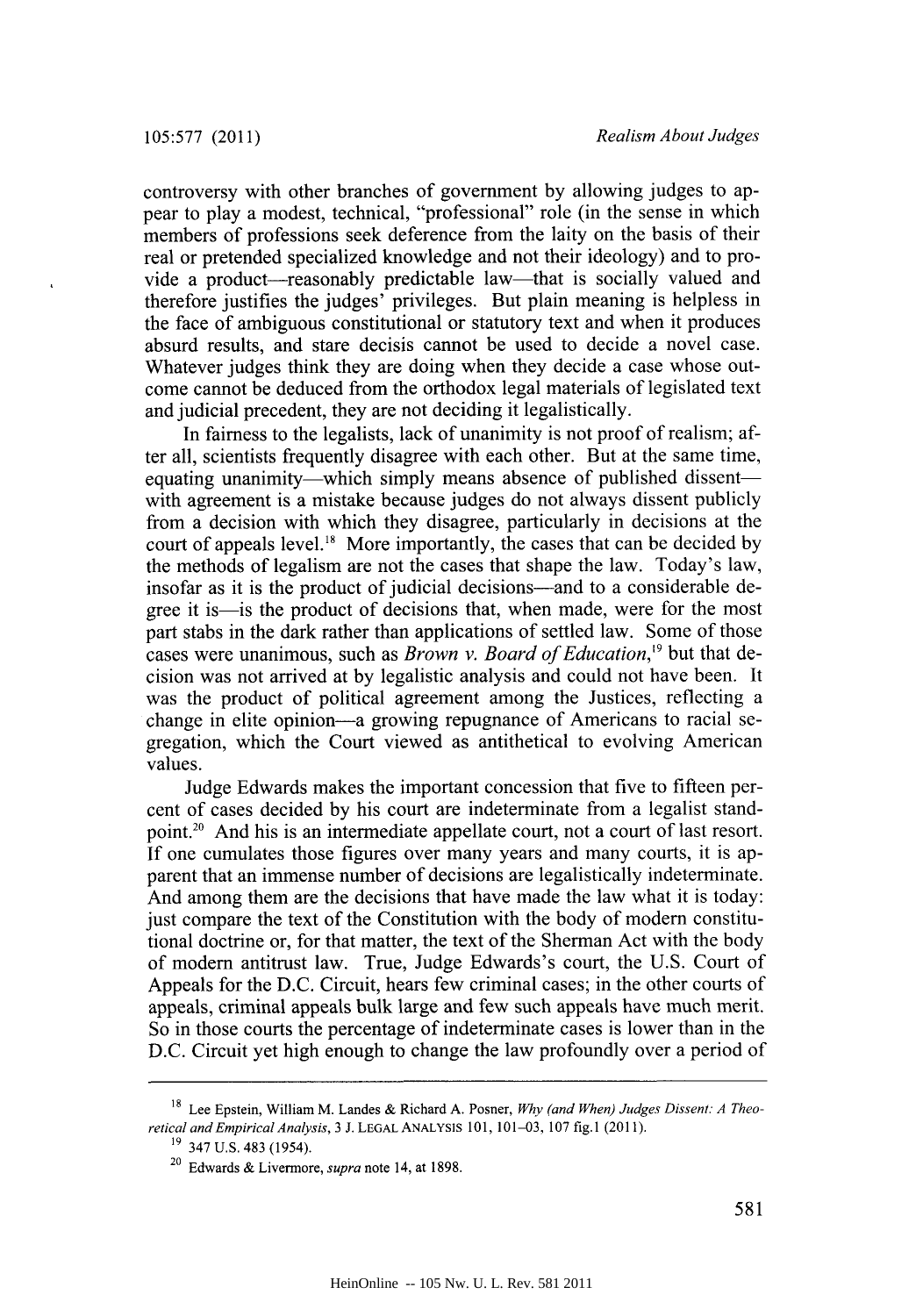years even apart from the seismic changes brought about **by** Supreme Court decisions.

Judge Edwards points out that the standard variable used in empirical studies of judicial behavior to estimate ideological voting—the party of the President who appointed the judge who cast the vote in question-explains only a fraction of judges' votes.<sup>21</sup> And that is true. It is true in part because the variable is a crude proxy for ideological leanings; the political parties are not ideologically uniform, and ideology is not the only influence on the appointing authorities when they are picking a judge. And it is no proxy at all for other nonlegalistic factors that influence judicial votes, such as background and temperament—though some of these factors, such as race, religion, and gender, are correlated with ideological positions on specific issues.<sup>22</sup>

Yet despite its crudeness, the party-of-the-appointing-President proxy has been found in numerous studies—including those conducted for and reported on in the forthcoming book that **I** mentioned, *Judicial Behavior"'-to* have a significant explanatory effect even after correction is made for other variables that might influence a judge's votes.<sup>24</sup> The crudeness of the variable actually enhances the empirical significance, for the realist approach, of the variable's correlation with judicial votes classified **by** ideology, for there could be many judges whose votes are motivated **by** a different ideology from that of the party of the President who appointed them. And there are less crude proxies for a judge's ideology that students of judicial behavior have employed and have found to have the predicted effect.25

Judge Edwards gives great weight to what judges report—in fact, to what Judge Edwards reports—about how they decide to vote as they do.<sup>26</sup> The premise is that judicial introspection is a valid source of knowledge. Assuming the judges are being candid in their self-reporting (and why assume that?), is it not possible, in fact likely, that judges in their public statements downplay the creative or legislative element in judging to avoid seeming to compete with the other branches of government in making policy? Judge Edwards bolsters his premise with an appeal to the secrecy of judicial deliberations: "the deliberative process pursuant to which case inputs are transformed into a judicial decision cannot be observed **by** outsiders."27 So we have to take what he says on faith-but why what *he* says, and not what *I* say? **I** am not an outsider. And secrecy is characteristic of political and business deliberations as well as judicial ones, yet Judge **Ed-**

**<sup>21</sup>** *Id* at **1919-20.**

<sup>22</sup> **FRANK B. CROSS, DECISION MAKING IN THE U.S. COURTS OF APPEALS** ch. **3 (2007).**

**<sup>23</sup> EPSTEIN, LANDES &** *POSNER, supra* note **9.**

**<sup>24</sup>***CROSS, supra* note 22, ch. **3.**

**<sup>25</sup>***See, e.g., id. at* **18-21.**

**<sup>26</sup>***See* Edwards **&** Livermore, *supra* **note** 14, at **1950-58.**

**<sup>27</sup>***Id.* at **1903.**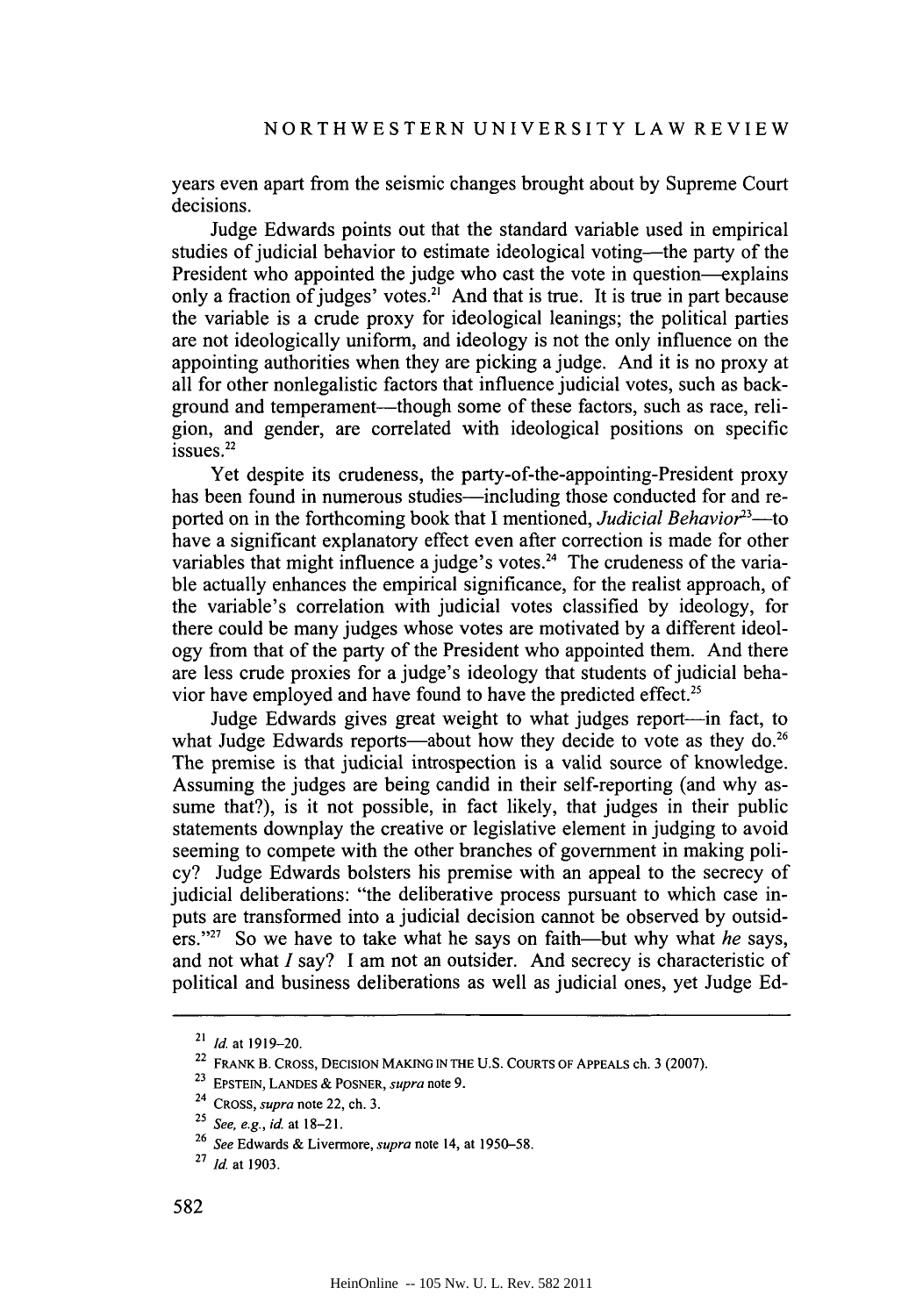wards doubtless believes, and rightly so, that he understands a good deal about political and commercial decisionmaking.

Most judicial opinions, it is true, are legalistic in style. They cite prior decisions as if those decisions really were binding, reason **by** analogy, give great weight to statutory and even constitutional language, delve into history for clues to original meaning, and so forth. But that is what one expects if most judges think of themselves as legalists, or if most judicial opinions are written largely **by** law clerks (as they are), who are inveterate legalists because they lack the experience, confidence, or "voice" to write a legislative opinion of the kind that judges like Holmes, Cardozo, Hand, Jackson, Traynor, or Friendly wrote. (The delegation of judicial opinion writing to law clerks may explain the decline in the number of judges whom anyone would be inclined to call "great.") It is what one would expect if judges think the legalist pose is a useful disguise, conveying a becoming modesty and avoiding an acknowledgment of conflict with rival branches of government. Judges have political reasons to represent creativity as continuity and innovation as constraint. And as there is no recognized duty of candor in judicial opinion writing, they cannot be accused of hypocrisy in writing that way even if they are aware that it does not track their actual decisional process.

The legalists' strongest rhetorical move is to label the legalist approach "law" and the realist approach "politics." It is effective rhetoric because it makes a "realist" judge seem like someone who flouts his judicial oathwhich requires a judge to uphold the law—and thus a usurper. Judge Edwards quotes approvingly a statement **by** legalist law professor Brian Tamanaha that "[j]udges have acknowledged the openness of law and their frailty as humans, but steadfastly maintain that this reality does not prevent them from carrying out their charge to make decisions in accordance with the law to the best of their ability."28 But what does the word "law" mean when its "openness" is conceded? **If** it is open to ideology, what is left of legalism? Tamanaha goes on to state that judges say "they follow the law in the substantial proportion of the cases where the legal result is clear."29 Assuming the judges are telling the truth, what are they doing in the *other* cases? Are they saying to themselves: "we have no law with which to decide this case, so we're going to be lawless"?

American law, as Judge Edwards and Professor Tamanaha obliquely but unmistakably acknowledge, is suffused with politics albeit mainly in the ideological rather than in the partisan sense of the word because few judges exhibit in their decisions a strong sense of party loyalty. Even the realist approach to *Bush v. Gore<sup>30</sup>* would emphasize not party loyalty-which Jus-

**<sup>28</sup>***Id.* at **1915** (quoting Brian Z. Tamanaha, *The Realism of Judges Past and Present, 57* **CLEV. ST.** L. REv. **77, 91 (2009)).**

**<sup>29</sup>***Id.* at 1943 (quoting Tamanaha, *supra* note **28,** at **89).**

**<sup>30 531</sup> U.S. 98** (2000).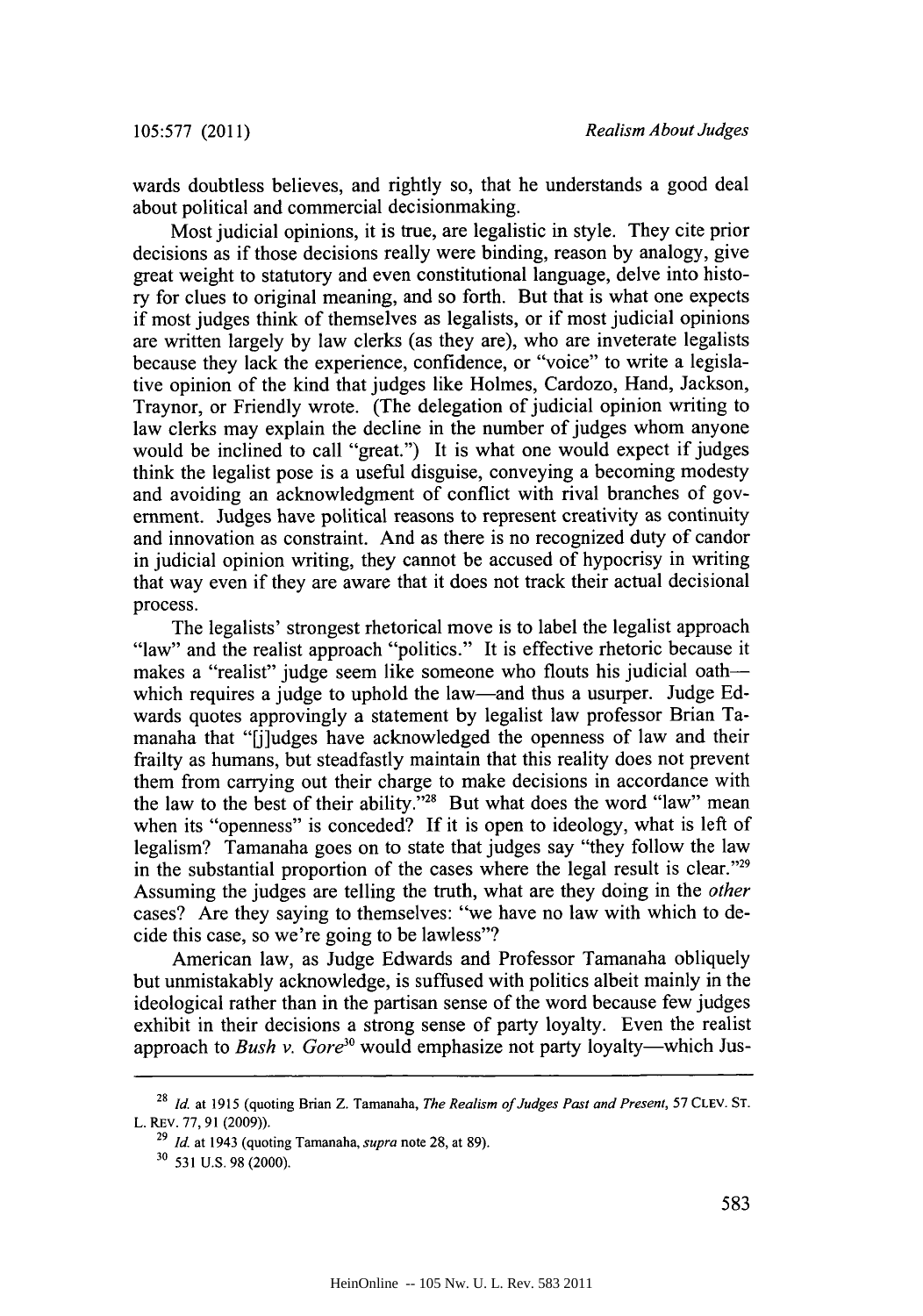tice Stevens, appointed **by** a Republican President, of course did not exhibit in his passionate dissent<sup>31</sup>—but that judges want the President to be someone who will appoint judges who think like themselves. Constitutional law, which is law made largely **by** the Supreme Court **by** loose interpretation of antiquated constitutional text, is political in the sense of being the product not of orthodox legal materials (authoritative text plus precedents) but of the values, political in a broad (but sometimes in a rather narrow) sense, of the Justices. That does not make their decisions "lawless." **A** judge's primary duty is to decide cases, and this duty is not waived merely because the judge confronts a case, as he often will, that cannot be decided simply **by** reference to orthodox judicial materials but only **by** the judge's making a value or policy choice inevitably influenced **by** political ideology, career and personal background, and psychological factors.

The critics of the realist approach either do not acknowledge these obvious facts about the American judicial system or are unable to come up with a competing theory of judicial motivations. But Judge Edwards does not make this mistake. He does state incorrectly that "[e]mpirical studies .. **.** assume **...** that ideology is invariably extrinsic to law,"32 but what is interesting about his statement is the implication that ideology is *intrinsic* to law-which is true and is what realists think. Continuing in this vein, he acknowledges that "some play for inherently contestable political **judg**ments is simply built into law and strikes us as a normal constituent of good judging"<sup>33</sup> and that the American conception of law "encompasses, at least in some circumstances, forms of moral or political reasoning."34 The first acknowledgment gives the game away. The second is puzzling. **Why** call judicial resort to moral and political considerations "reasoning"? What exactly *is* moral and political reasoning? Had Judge Edwards said moral and political *beliefs, I* would agree with him, but would add that such beliefs are less likely to be the product of a reasoning process than of temperament, upbringing, religious affiliation, personal and professional experiences, and characteristics of personal identity such as race and sex.<sup>35</sup>

Judge Edwards makes other concessions to realism. He says that law includes what is "ideological in a law-like way"<sup>36</sup> and that there are "situations in which ideological or political questions are intrinsic to law."" He does not indicate how common those situations are, however, and his article offers no example of a case in which ideology or politics improperly influ-

**<sup>31</sup>***Id.* at **123-29** (Stevens, **J.,** dissenting).

**<sup>32</sup>**Edwards **&** Livermore, *supra* note 14, at 1948.

**<sup>33</sup>***Id.* at 1946.

<sup>34</sup>*Id.* at **1900.**

<sup>&</sup>lt;sup>35</sup> See RICHARD A. POSNER, THE PROBLEMATICS OF MORAL AND LEGAL THEORY (1999), for a skeptical **account** of moral reasoning.

**<sup>36</sup>**Edwards **&** Livermore, *supra* note 14, at 1947.

**<sup>3</sup>***Id.* at 1943.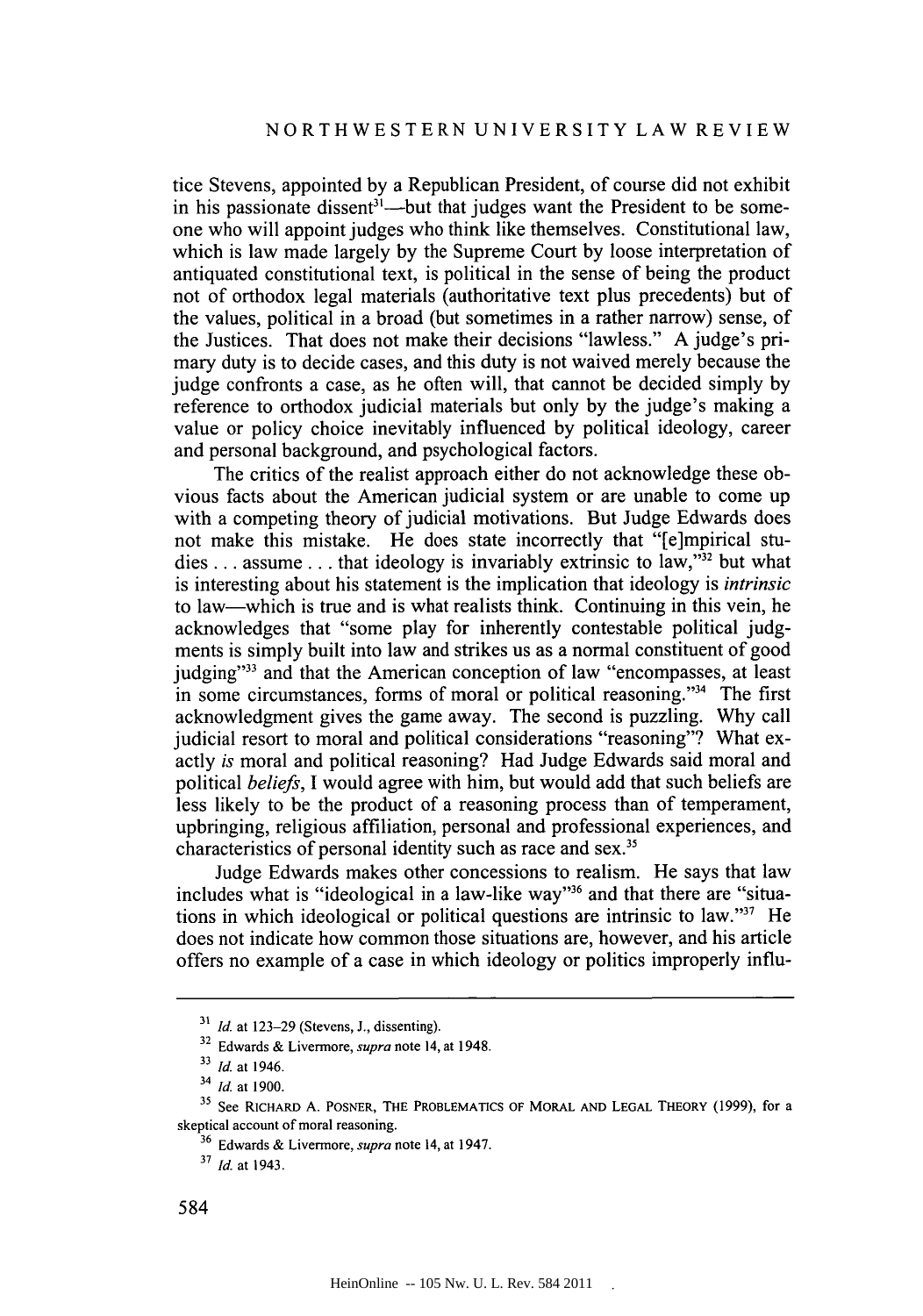enced the outcome. One way to interpret Judge Edwards's article is that *all* judicial decisions are proper because ideology and politics are proper influences on law in difficult cases, at least in the American legal system, but that empirical students of judicial behavior deny this, define law as legalism, and so regard all traces of ideological or political influence in judicial decisions as showing that much of time judges are not doing "law"; they are politicians in robes. That is one possible reading of some of the early empirical studies of judicial behavior, but it is an inaccurate description of current studies.

Recognizing that there is a considerable area of indeterminacy in law viewed from a legalistic perspective, Judge Edwards falls back on the idea of deliberation as a way of overcoming indeterminacy." But he exaggerates the significance of judicial deliberation. English judges until quite recently **did** not engage in deliberation at all-they were forbidden to do so **by** the rule of "orality": everything a judge did was to be done in public so that the public could monitor judicial behavior.<sup>39</sup> Yet the product of these nondeliberating judges was **highly** regarded; **I** am unaware that the decline of orality in the English legal system-a product of increased workload-has improved the system. In fairness, however, **I** note that the extreme length of English appellate proceedings **by U.S.** standards may have provided a substitute for deliberation; each judge on the appellate panel had much more time than his American counterpart to think about a case.<sup>40</sup>

The problem with judicial deliberation in the American context is the heterogeneity of American judges. Judges do not select their colleagues or successors, nor are the judges of a court selected for the same reasons or on the basis of the same criteria. Even when all the judges on an appellate panel were appointed **by** the same President, the appointments will have been influenced **by** considerations unrelated to the likelihood that the appointees will form a coherent deliberating entity-considerations such as the recommendations of a senator, the quest for diversity, even political service that the appointee had rendered to the party of the appointing President.

Consider too the curiously stilted character of judicial deliberation. The judges speak their piece, usually culminating in a statement of the vote they are casting, either in order of seniority or reverse order of seniority, depending on the court, and it is a serious breach of etiquette to interrupt a judge when he has the floor. This discussion structure reflects the potential awkwardness of a freewheeling discussion among persons who are not entirely comfortable arguing with each other because they were not picked to form an effective committee and who, as an aspect of the diversity that re-

**<sup>38</sup>***Id* at 1949.

**<sup>39</sup> ROBERT J. MARTINEAU, APPELLATE JUSTICE IN ENGLAND AND THE UNITED STATES: A** COMPARATIVE ANALYSIS 101-03 (1990).

<sup>40</sup>*Id.* at **232.**